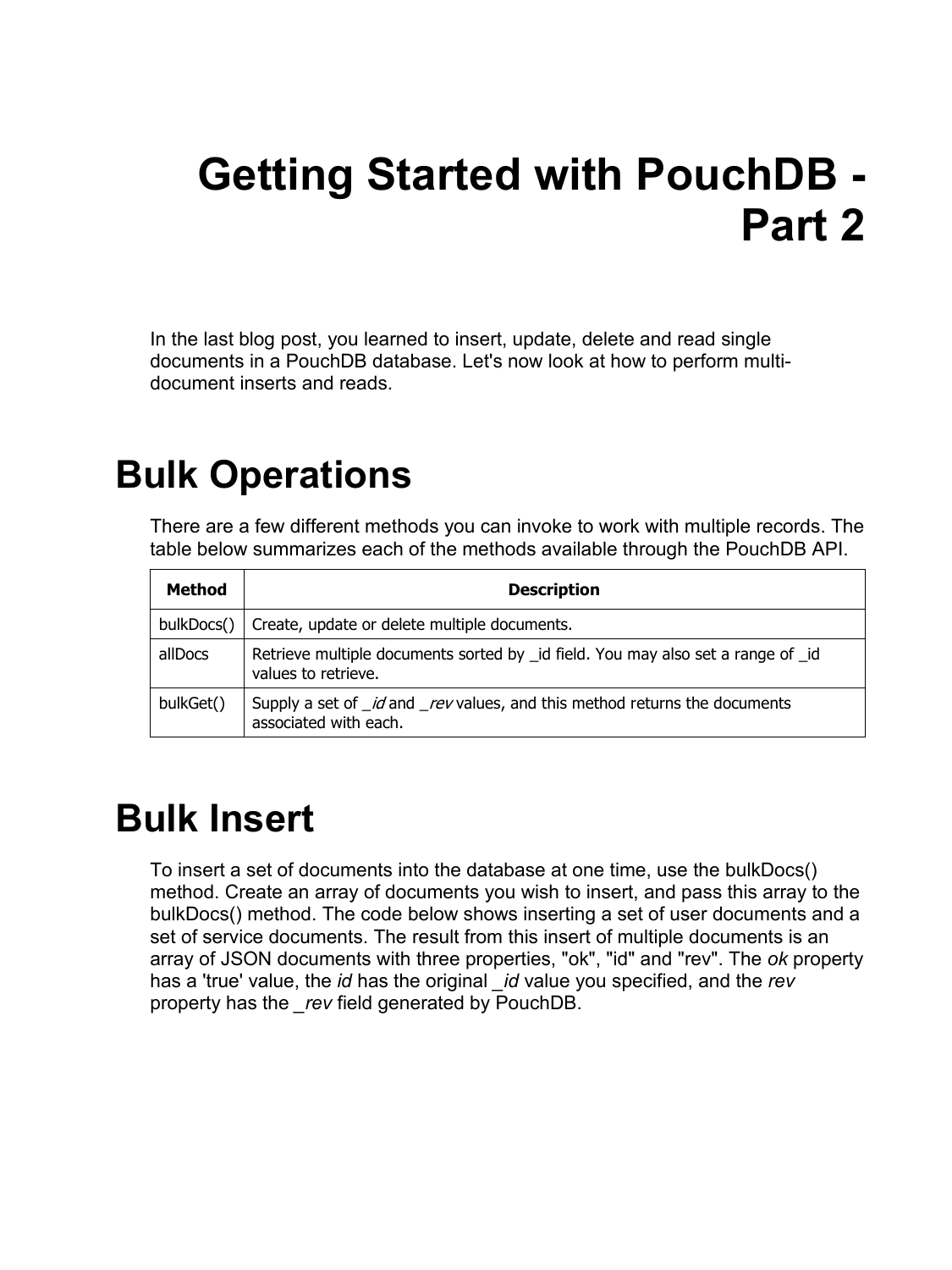```
function addMultipleDocs() {
  db.bulkDocs([
     {
        _id: 'psheriff',
       firstName: 'Paul',
       lastName: 'Sheriff',
      docType: 'technician'
     },
     {
 _id: 'bjones',
 firstName: 'Bruce',
      lastName: 'Jones',
      docType: 'technician'
     },
     {
        _id: 'jkuhn',
      firstName: 'John',
      lastName: 'Kuhn',
      docType: 'technician'
     },
     {
       id: 'msheriff',
      firstName: 'Madison',
      lastName: 'Sheriff',
       docType: 'technician'
     },
     {
      id: 'mshane',
       firstName: 'Molly',
      lastName: 'Shane',
      docType: 'technician'
     },
     {
      id: 'Carpentry',
     Cost: 100, docType: 'service'
     },
     {
      id: 'Concrete',
      cost: 75,
      docType: 'service'
     },
     {
       _id: 'Yard work',
     Cost: 25, docType: 'service'
     },
     {
_id: 'Plumbing',
 cost: 75,
      docType: 'service'
     },
     {
       _id: 'Electrical',
      Cost: 85, docType: 'service'
```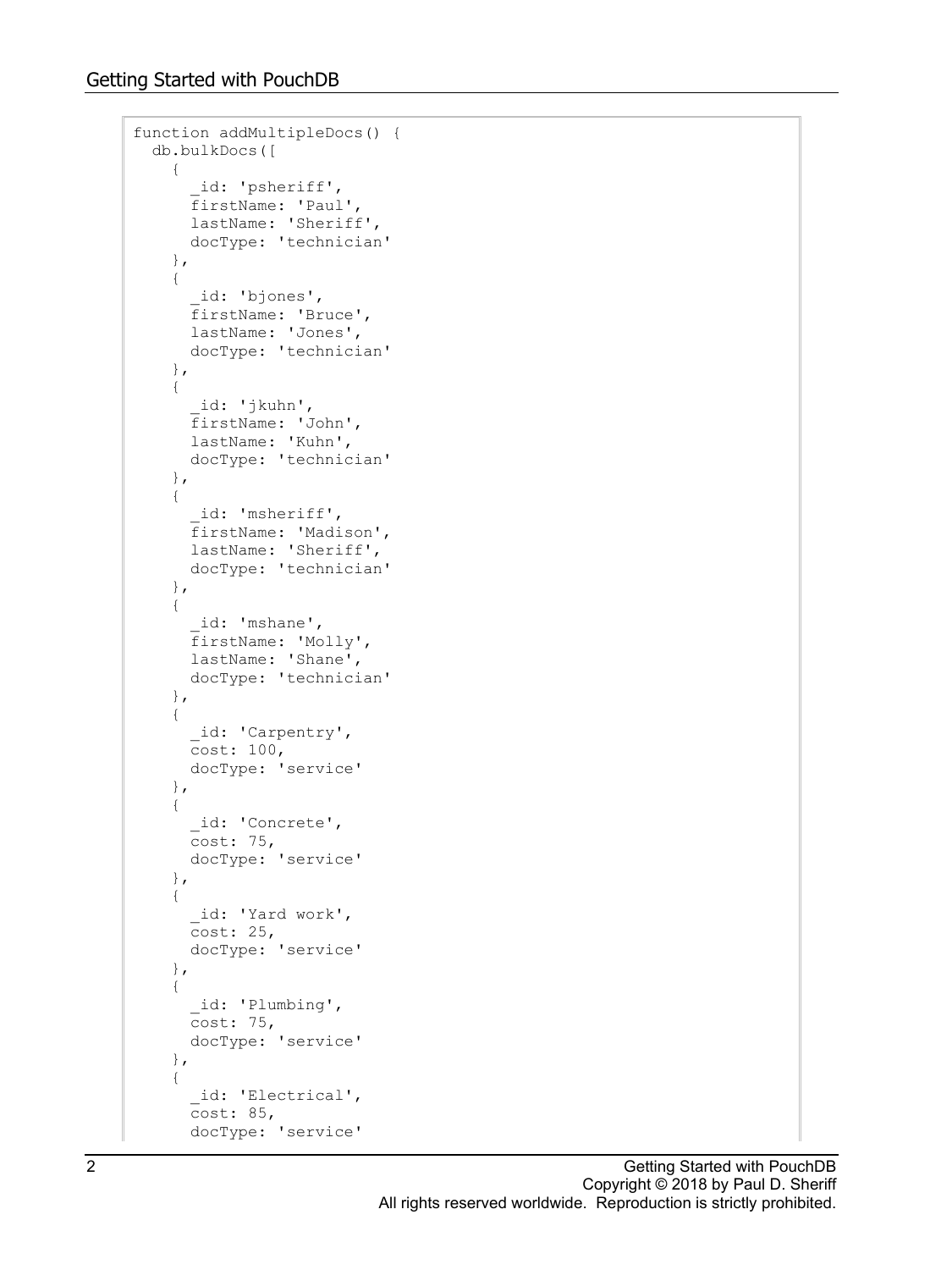```
 }
   ]).then(function (response) {
     pouchDBSamplesCommon.displayJSON(response);
     pouchDBSamplesCommon.displayMessage("Multiple documents 
added.");
   }).catch(function (err) {
     pouchDBSamplesCommon.displayMessage(err);
   });
}
```
After you run the above code, a response is returned that looks like the following:

```
[
   {
     "ok": true,
     "id": "psheriff",
     "rev": "1-3889989f75da4924a14e6551b8c8b4f0"
   },
   {
     "ok": true,
     "id": "bjones",
     "rev": "1-6959354560114b3aab4506af1f6ff89b"
   },
   {
     "ok": true,
     "id": "jkuhn",
     "rev": "1-a90aa8c09b514d4ba122643348e83f92"
   },
   ... // MORE DOCS HERE
]
```
If, while inserting new documents, any of the *\_id* values are duplicated, an error response document is returned as shown below.

```
\overline{a} {
     "status": 409,
     "name": "conflict",
     "message": "Document update conflict",
     "error": true,
     "id": "psheriff"
   },
   ... // MORE DOCS HERE
]
```
The error response document contains different properties from the success response. The *status* property is set to a HTTP status code, which in this case a 409. The *name* property is set to a short description of the HTTP status code, which in this case is 'conflict'. A *message* property reports a description of what PouchDB says what went wrong. The *error* property is always set to true". The *id* property is set to the document *\_id* property that was in error.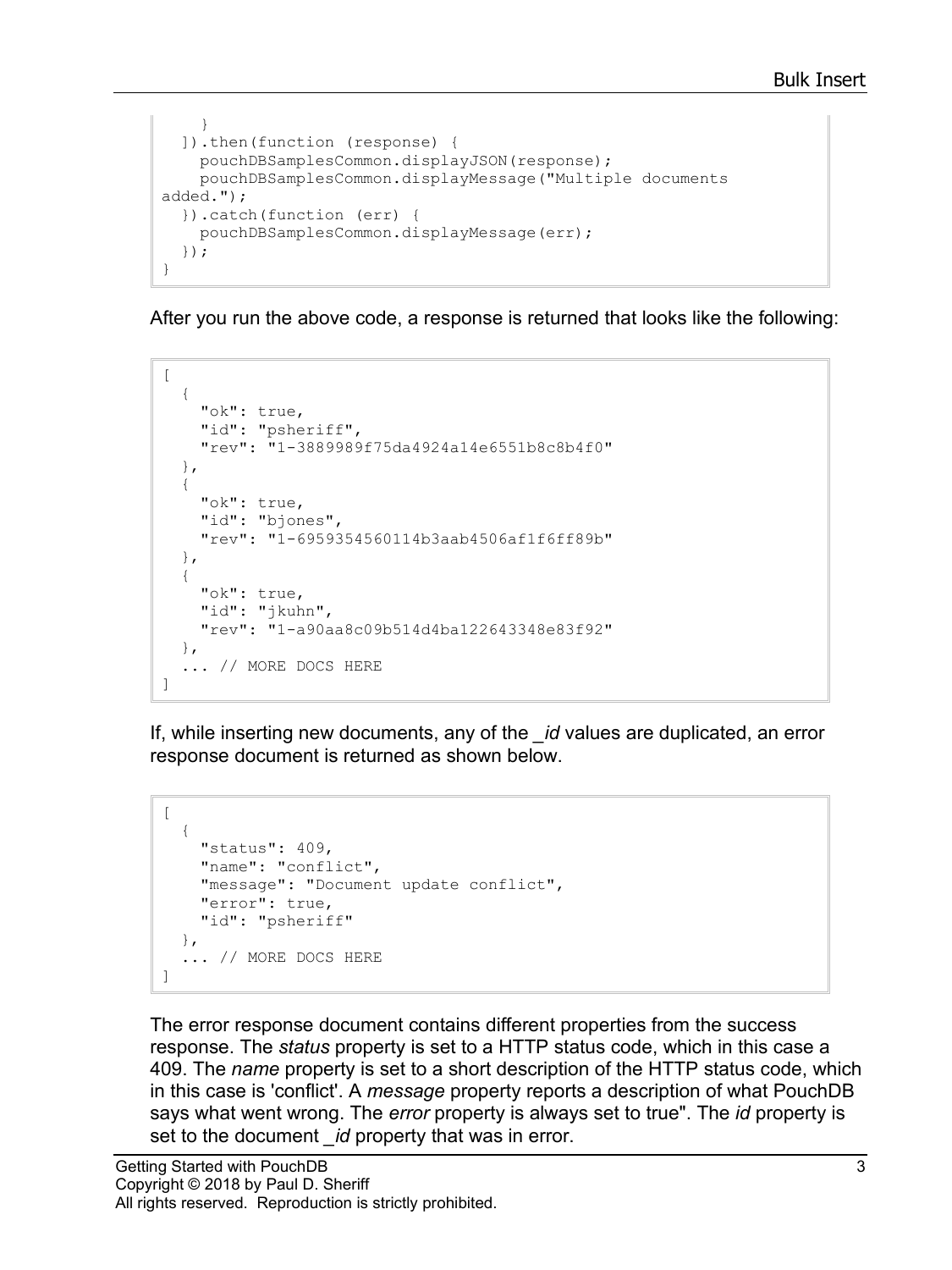### **Bulk Update**

If you wish to delete or update a set of documents, pass an array of JSON objects to the bulkDocs() method. Each document in the array needs the *\_id* and *\_rev* properties set to valid values. Be sure to include the complete document to update or it will only store the specific properties you include.

```
db.bulkDocs([
   {
     _id: 'psheriff',
     _rev: '1-bfe5495126ec488c8a707b50afb49bfe',
    firstName: 'Paul',
    lastName: 'Sheriff-CHANGED',
     docType: 'technician'
   },
   {
     _id: 'bjones',
     _rev: '1-65bfb049dbdc440bba314626cd17cbf5',
    firstName: 'Bruce',
    lastName: 'Jones-CHANGED ',
     docType: 'technician'
  }
]).then(function (response) {
  pouchDBSamplesCommon.displayJSON(response);
   pouchDBSamplesCommon.displayMessage("Multiple documents 
updated.");
}).catch(function (err) {
   pouchDBSamplesCommon.displayMessage(err);
});
```
### **Bulk Delete**

To delete a set of documents, pass in an array of JSON objects with the *\_id* and *\_rev* properties set, and include a property named *\_deleted* and set its value to true.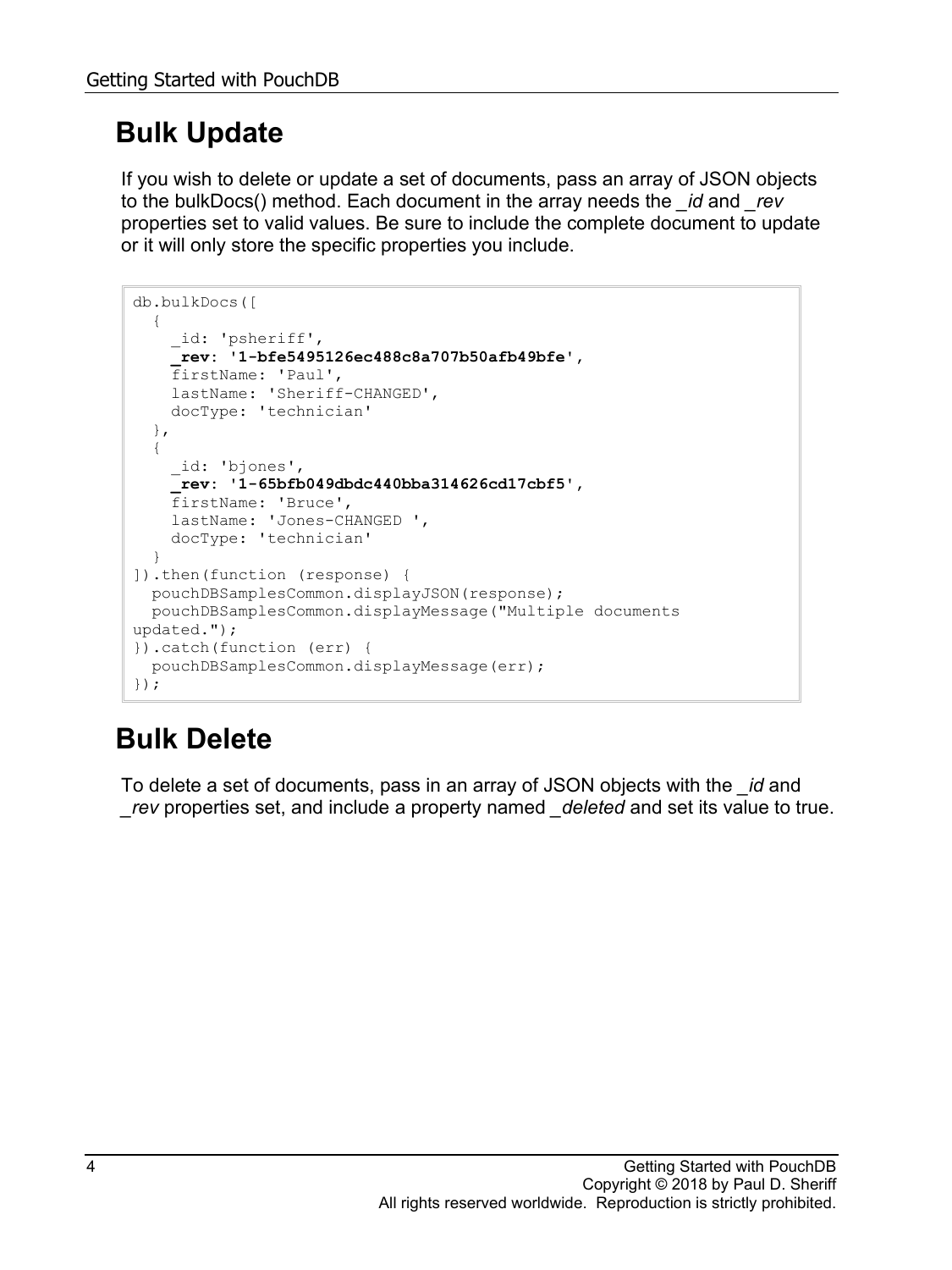```
db.bulkDocs([
  {
     _id: 'psheriff',
    r = rev: '1-bfe5495126ec488c8a707b50afb49bfe',
     _deleted: true
   },
   {
     _id: 'bjones',
    Trev: '1-65bfb049dbdc440bba314626cd17cbf5',
     _deleted: true
   }
]).then(function (response) {
   pouchDBSamplesCommon.displayJSON(response);
  pouchDBSamplesCommon.displayMessage("Multiple documents 
deleted.");
}).catch(function (err) {
  pouchDBSamplesCommon.displayMessage(err);
});
```
## **allDocs() Method**

One of the best ways to retrieve documents from your PouchDB database is to use the allDocs() method. The allDocs() method uses the automatic index that is created based on the values in the *\_id* property of your documents. The allDocs() method allows you to retrieve all, or a subset of documents from the database. Documents retrieved using the allDocs() method are returned in *\_id* order. Let's look at calling the allDocs() method with no parameters.

```
function getAllDocIdsAndRevs() {
  db.allDocs().then(function (response) {
    pouchDBSamplesCommon.displayJSON(response);
   }).catch(function (err) {
    pouchDBSamplesCommon.displayMessage(err);
   });
}
```
The response returned from allDocs() contains three properties. The "total\_rows" property reports how many documents in this database. The "offset" property reports if you had skipped any documents before providing the rows in the "rows" property. The "rows" property is an array of JSON objects which contains "id", "key" and "value" properties. The *id* and the *key* properties contain the original value of the *\_id* property. The *value* property is an object with a single property named "rev". This value is the *\_rev* property generated by PouchDB.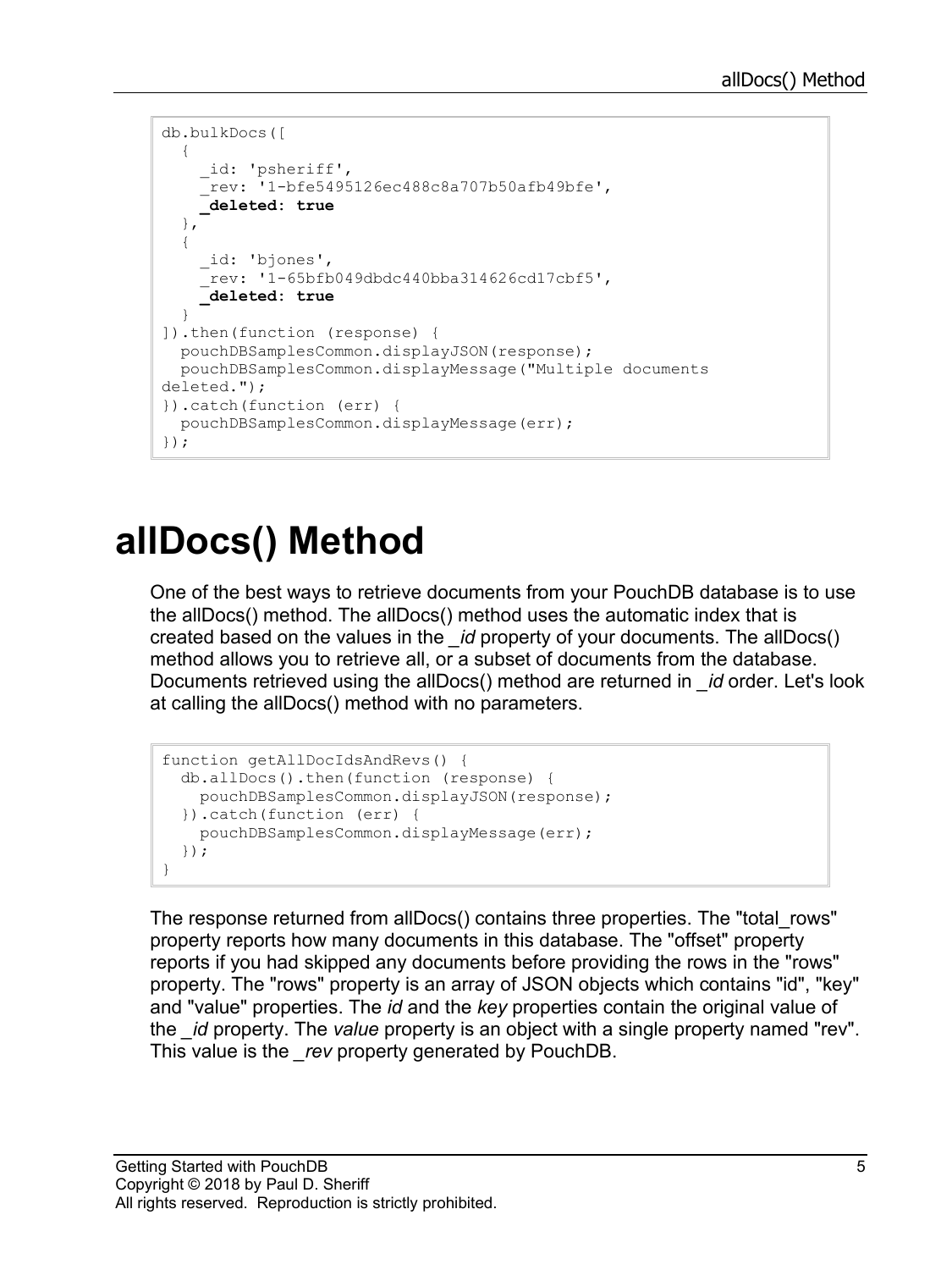```
{
  "total rows": 10,
   "offset": 0,
   "rows": [
     {
      "id": "bjones",
       "key": "bjones",
       "value": {
           "rev": "1-65bfb049dbdc440bba314626cd17cbf5"
 }
      },
      {
        "id": "jkuhn",
        "key": "jkuhn",
        "value": {
        "rev": "1-30b056415cdd4ec69843ec3979c83702"
 }
      },
      ... // MORE DOCS HERE
  ]
}
```
While the above data provides you with what is necessary to then retrieve any document using the get() method, you might want to get all the document data using allDocs(). Pass an *options* object to the allDocs() method to control what this method returns. The *options* object has a multitude of properties you can set. Check out more about the options at [https://pouchdb.com/api.html#batch\\_fetch.](https://pouchdb.com/api.html#batch_fetch) For this sample, just set the *include\_docs* property to true to tell allDocs() to return the full document data.

```
function getAllDocuments() {
  db.allDocs({ include_docs: true }).then(function (response) {
    pouchDBSamplesCommon.displayJSON(response);
   }).catch(function (err) {
    pouchDBSamplesCommon.displayMessage(err);
  });
}
```
#### **Count Number of Documents**

As you saw in the above response objects, you always get the *total\_rows* property returned. If you wish to just get a total count of documents, but not all the document data, set two properties in the options object to the following values; *limit:0* and *include\_docs: false*.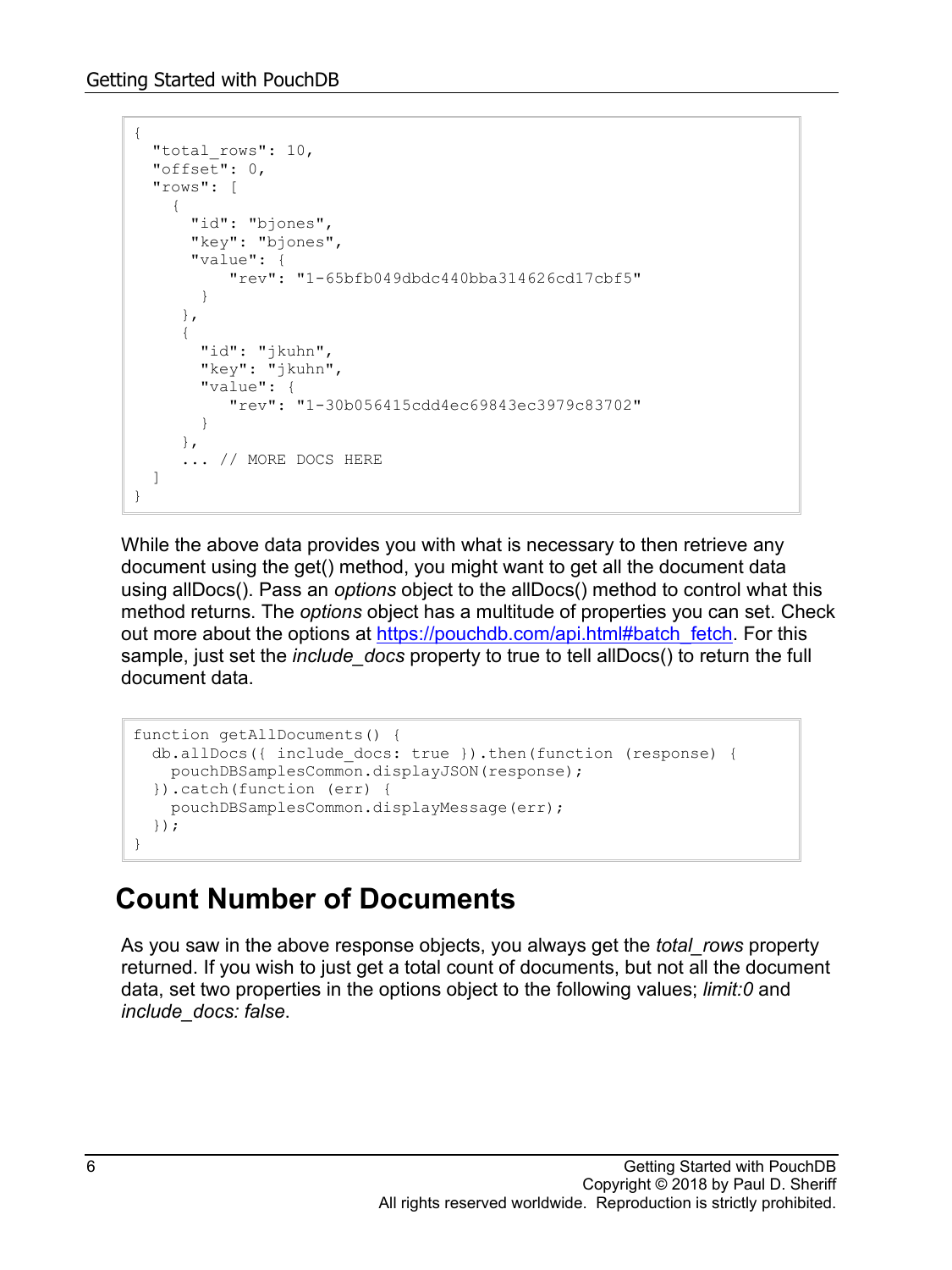```
function countDocuments() {
  db.allDocs({
    limit: 0, 
    include_docs: false 
  }).then(function (response) {
    pouchDBSamplesCommon.displayJSON(response);
   }).catch(function (err) {
    pouchDBSamplesCommon.displayMessage(err);
   });
}
```
The response from this query results in a response object that looks like the following:

```
{
    "total rows": 10,
     "offset": 0,
     "rows": []
}
```
**NOTE**: The *total\_rows* property is always the total number of documents in the database.

#### **Get by Range**

Since an index is created automatically each time you insert a document into the PouchDB database, this means you may filter the data using the *\_id* property. Include two properties; *startkey* and *endkey* within the *options* object and specify a starting value and ending value. Consider the following code below.

```
function getByRange() {
   let options = {
     include_docs: true,
     startkey: 'bjones',
     endkey: 'jkuhn'
   }
   // Get the data
   db.allDocs(options).then(function (response) {
    pouchDBSamplesCommon.displayJSON(response);
   }).catch(function (err) {
     pouchDBSamplesCommon.displayMessage(err);
   });
}
```
The *startkey* property is set to one id 'bjones', and the *endkey* property is set to one that comes later in the sort order of the ids. All documents between, and including, these two keys are returned.